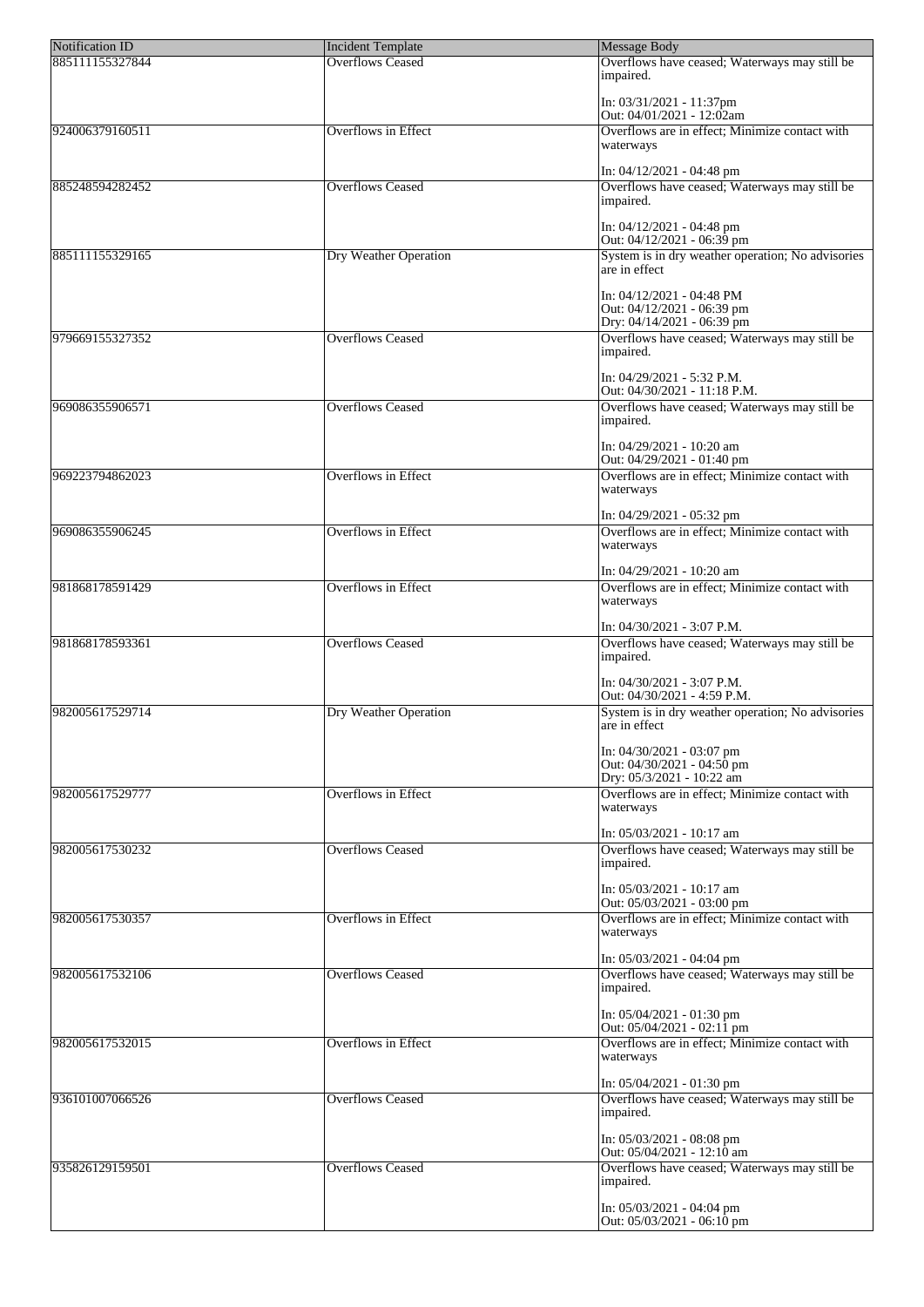| 935826129159512  | <b>Overflows</b> in Effect | Overflows are in effect; Minimize contact with<br>waterways                                                            |
|------------------|----------------------------|------------------------------------------------------------------------------------------------------------------------|
| 982005617534021  | <b>Overflows Ceased</b>    | In: 05/03/2021 - 08:08 pm<br>Overflows have ceased; Waterways may still be<br>impaired.                                |
| 935826129159612  | <b>Overflows in Effect</b> | In: 05/05/2021 - 05:40 am<br>Out: 05/05/2021 - 02:52 pm<br>Overflows are in effect; Minimize contact with<br>waterways |
| 935826129159615  | Overflows in Effect        | In: 05/04.2021 - 07:49 pm<br>Overflows are in effect; Minimize contact with<br>waterways                               |
| 936101007066622  | <b>Overflows Ceased</b>    | In: 05/05/2021 - 05:40 am<br>Overflows have ceased; Waterways may still be                                             |
|                  |                            | impaired.<br>In: 05/04/2021 - 07:49 pm                                                                                 |
| 991351466379824  | <b>Overflows Ceased</b>    | Out: $05/04/2021 - 09:16$ pm<br>Overflows have ceased; Waterways may still be<br>impaired.                             |
| 991214027408377  | <b>Overflows in Effect</b> | In: 05/07/2021 - 11:42 am<br>Out: 05/07/2021 - 12:40 pm<br>Overflows are in effect; Minimize contact with<br>waterways |
| 988465248342057  | <b>Overflows in Effect</b> | In: 05/07/2021 - 11:42 am<br>Overflows are in effect; Minimize contact with                                            |
|                  |                            | waterways<br>In: 05/09/2021 - 09:27 am                                                                                 |
| 992176100087008  | <b>Overflows Ceased</b>    | Overflows have ceased; Waterways may still be<br>impaired.                                                             |
|                  |                            | In: 05/09/2021 - 09:27 am<br>Out: 05/10/2021 - 03:39 PM                                                                |
| 993550489624432  | Dry Weather Operation      | System is in dry weather operation; No advisories<br>are in effect                                                     |
|                  |                            | In: 05/09/2021 - 09:27 am<br>Out: 05/10/2021 - 03:39 pm<br>Dry: 05/12/2021 - 05:18 pm                                  |
| 1035744248336876 | <b>Overflows</b> in Effect | Overflows are in effect; Minimize contact with<br>waterways                                                            |
| 1035744248337046 | <b>Overflows Ceased</b>    | In: 05/24/2021 - 11:04 am<br>Overflows have ceased; Waterways may still be<br>impaired.                                |
| 1035744248336667 | <b>Overflows in Effect</b> | In: 05/24/2021 - 11:04 am<br>Out: 05/24/2021 - 01:25 pm<br>Overflows are in effect; Minimize contact with<br>waterways |
| 1035744248336805 | <b>Overflows Ceased</b>    | In: 05/24/2021 - 08:10 am<br>Overflows have ceased; Waterways may still be<br>impaired.                                |
| 1034507297759550 | <b>Overflows</b> in Effect | In: 05/24/2021 - 08:10 am<br>Out: 05/24/2021 - 09:57 am<br>Overflows are in effect; Minimize contact with              |
|                  |                            | waterways<br>In: 05/26/2021 - 05:34 pm                                                                                 |
| 1043028512867447 | <b>Overflows in Effect</b> | Overflows are in effect; Minimize contact with<br>waterways                                                            |
| 1043028512867725 | Overflows in Effect        | In: 05/28/2021 - 01:08 pm<br>Overflows are in effect; Minimize contact with                                            |
|                  |                            | waterways<br>In: 05/28/2021 - 04:04 pm                                                                                 |
| 935826129162094  | <b>Overflows Ceased</b>    | Overflows have ceased; Waterways may still be<br>impaired.                                                             |
|                  |                            | In: 05/26/2021 - 05:34 pm<br>Out: $05/26/2021 - 07:56$ pm                                                              |
| 1043028512867600 | <b>Overflows Ceased</b>    | Overflows have ceased; Waterways may still be<br>impaired.                                                             |
|                  |                            | In: 05/28/2021 - 01:08 pm<br>Out: $05/28/2021 - 02:51$ pm                                                              |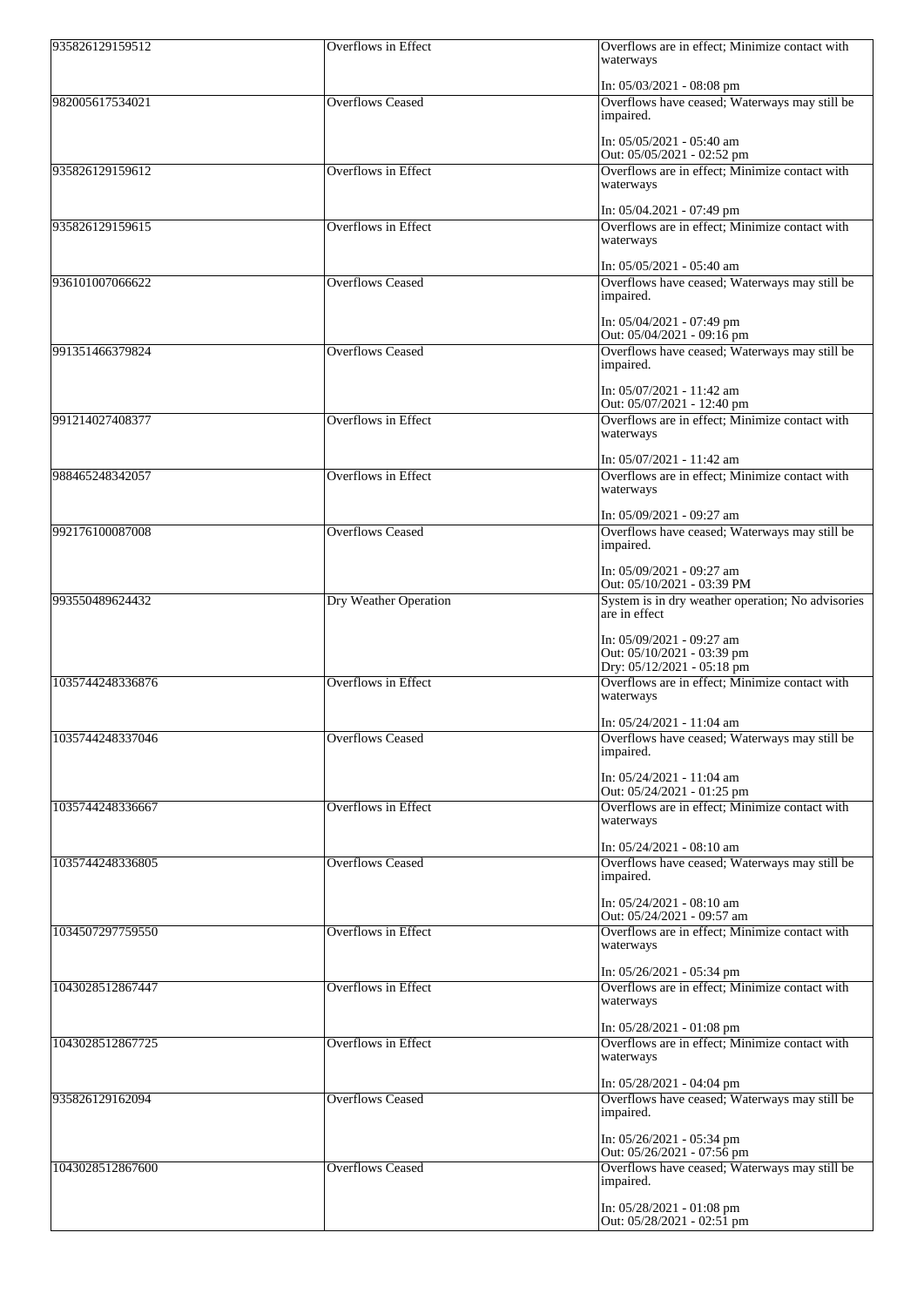| 935826129162335  | <b>Overflows Ceased</b>      | Overflows have ceased; Waterways may still be<br>impaired.                    |
|------------------|------------------------------|-------------------------------------------------------------------------------|
|                  |                              | In: $05/28/2021 - 04:04 \text{ pm}$<br>Out: 05/28/2021 - 10:12 pm             |
| 1041929001243123 | Dry Weather Operation        | System is in dry weather operation; No advisories<br>are in effect            |
|                  |                              | In: $05/28/2021 - 04:04 \text{ pm}$<br>Out: 05/28/2021 - 10:12 pm             |
| 1070516303560748 | <b>Overflows in Effect</b>   | Dry: 05/31/2021 - 6:55 pm<br>Overflows are in effect; Minimize contact with   |
|                  |                              | waterways                                                                     |
| 936101007070899  | <b>Overflows Ceased</b>      | In: $06/10/2021 - 03:45$ pm<br>Overflows have ceased; Waterways may still be  |
|                  |                              | impaired.<br>In: $06/10/2021 - 03:45$ pm                                      |
|                  |                              | Out: $06/10/2021 - 09:19$ pm                                                  |
| 936238446024622  | <b>Overflows Ceased</b>      | Overflows have ceased; Waterways may still be<br>impaired.                    |
|                  |                              | In: $06/13/2021 - 06:13$ pm<br>Out: $06/14/2021 - 04:25$ am                   |
| 1070516303566760 | <b>Overflows</b> in Effect   | Overflows are in effect; Minimize contact with                                |
|                  |                              | waterways                                                                     |
| 1070516303565418 | <b>Overflows</b> in Effect   | In: $06/14/2021 - 03:12$ pm<br>Overflows are in effect; Minimize contact with |
|                  |                              | waterways                                                                     |
| 936101007071337  | <b>Overflows Ceased</b>      | In: $06/13/2021 - 06:13$ pm                                                   |
|                  |                              | Overflows have ceased; Waterways may still be<br>impaired.                    |
|                  |                              | In: $06/14/2021 - 03:12$ pm<br>Out: 06/14/2021 - 09:14 pm                     |
| 936101007071531  | <b>Dry Weather Operation</b> | System is in dry weather operation; No advisories<br>are in effect            |
|                  |                              | In: $06/14/2021 - 03:12$ pm                                                   |
|                  |                              | Out: 06/14/2021 - 09:14 pm<br>Dry: 06/16/2021 - 09:14 pm                      |
| 1075464106071637 | <b>Overflows Ceased</b>      | Overflows have ceased; Waterways may still be                                 |
|                  |                              | impaired.                                                                     |
|                  |                              | In: $06/19/2021 - 11:25$ am<br>Out: 06/19/2021 - 12:44 pm                     |
| 936238446025221  | <b>Overflows Ceased</b>      | Overflows have ceased; Waterways may still be<br>impaired.                    |
|                  |                              | In: $06/19/2021 - 05:11$ am                                                   |
| 1135250050648143 | <b>Overflows in Effect</b>   | Out: 06/19/2021 - 06:39 am<br>Overflows are in effect; Minimize contact with  |
|                  |                              | waterways                                                                     |
| 935826129164797  | <b>Overflows in Effect</b>   | In: $06/19/2021 - 11:25$ am<br>Overflows are in effect; Minimize contact with |
|                  |                              | waterways                                                                     |
|                  |                              | In: $06/19/2021 - 05:11$ am                                                   |
| 1075876422980976 | Overflows in Effect          | Overflows are in effect; Minimize contact with<br>waterways                   |
|                  |                              | In: $06/21/2021 - 03:56$ pm                                                   |
| 936238446025510  | <b>Overflows Ceased</b>      | Overflows have ceased; Waterways may still be<br>impaired.                    |
|                  |                              | In: $06/22/2021 - 05:16$ am<br>Out: 06/22/2021 - 06:11 am                     |
| 936101007072339  | Dry Weather Operation        | System is in dry weather operation; No advisories<br>are in effect            |
|                  |                              | In: 06/22/2021 - 05:16 am                                                     |
|                  |                              | Out: 06/22/2021 - 06:11 am<br>Dry: 06/24/2021 - 06:11 am                      |
| 1141572242521604 | Overflows in Effect          | Overflows are in effect; Minimize contact with<br>waterways                   |
|                  |                              | In: $06/30/2021 - 01:22$ pm                                                   |
| 1255234257028449 | <b>Overflows Ceased</b>      | Overflows have ceased; Waterways may still be<br>impaired.                    |
|                  |                              | In: $07/01/2021 - 06:27$ am                                                   |
|                  |                              | Out: 07/01/2021 - 03:25 pm                                                    |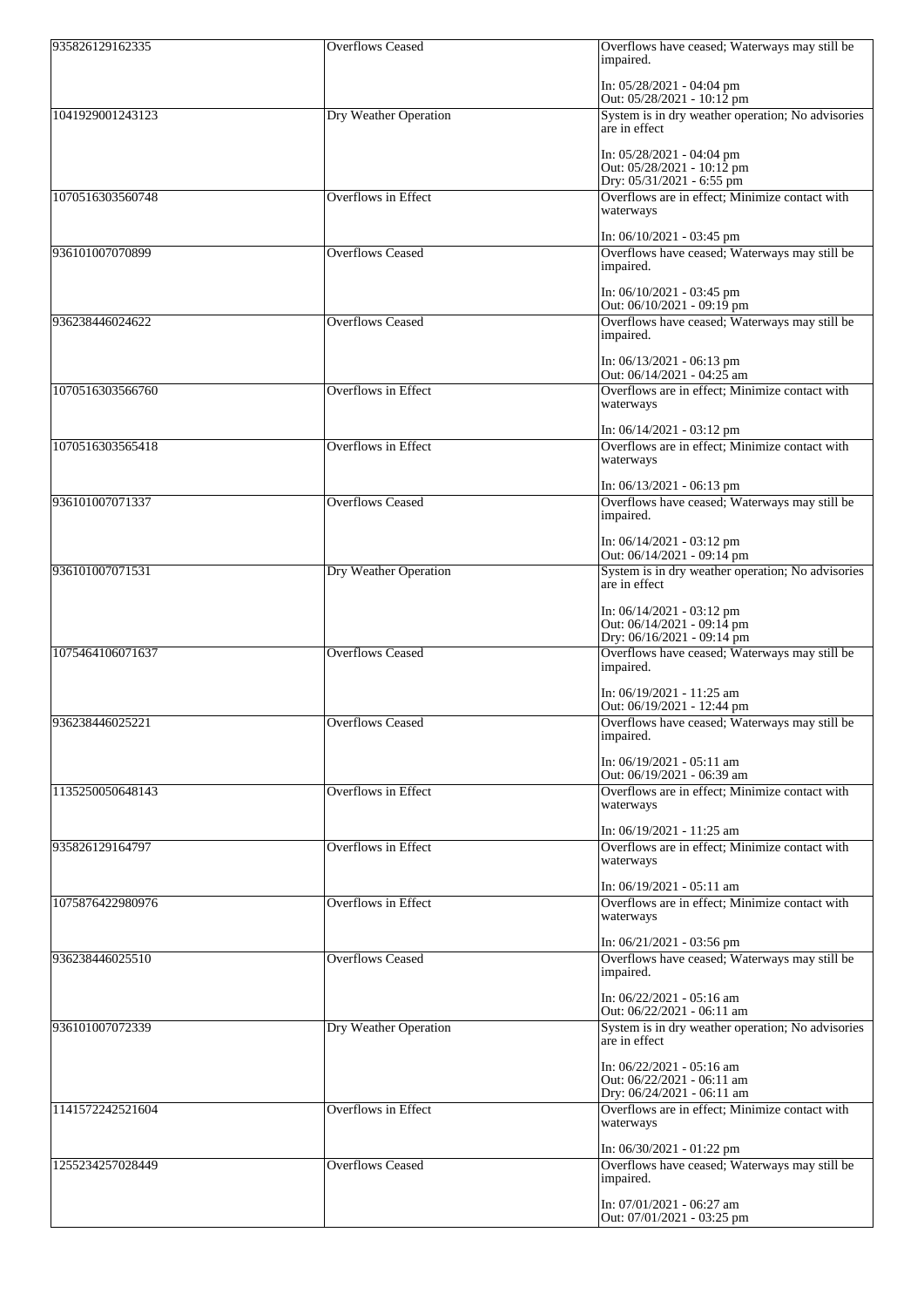| 1255234257028457 | <b>Overflows</b> in Effect | Overflows are in effect; Minimize contact with<br>waterways                   |
|------------------|----------------------------|-------------------------------------------------------------------------------|
|                  |                            | In: $07/01/2021 - 04:21$ pm                                                   |
| 1255234257028516 | <b>Overflows Ceased</b>    | Overflows have ceased; Waterways may still be<br>impaired.                    |
|                  |                            | In: $07/01/2021 - 04:21$ pm<br>Out: 07/01/2021 - 04:53 pm                     |
| 1096492265767120 | <b>Overflows Ceased</b>    | Overflows have ceased; Waterways may still be<br>impaired.                    |
|                  |                            | In: 06/30/2021 - 01:22 pm<br>Out: 06/30/2021 - 09:25 pm                       |
| 1096354826813683 | <b>Overflows</b> in Effect | Overflows are in effect; Minimize contact with<br>waterways                   |
| 1326702512916431 | <b>Overflows</b> in Effect | In: 07/01/2021 - 06:27 am<br>Overflows are in effect; Minimize contact with   |
|                  |                            | waterways                                                                     |
| 1291655579709308 | <b>Overflows</b> in Effect | In: $07/07/2021 - 03:55$ pm<br>Overflows are in effect; Minimize contact with |
|                  |                            | waterways                                                                     |
| 1096629704721321 | <b>Overflows Ceased</b>    | In: 07/08/2021 - 11:26 am<br>Overflows have ceased; Waterways may still be    |
|                  |                            | impaired.                                                                     |
|                  |                            | In: $07/07/2021 - 03:55$ pm<br>Out: $07/07/2021 - 07:20$ pm                   |
| 1096354826814445 | <b>Overflows Ceased</b>    | Overflows have ceased; Waterways may still be<br>impaired.                    |
|                  |                            | In: 07/07/2021 - 11:56 pm<br>Out: 07/08/2021 - 01:30 am                       |
| 1096354826814444 | <b>Overflows Ceased</b>    | Overflows have ceased; Waterways may still be<br>impaired.                    |
|                  |                            | In: 07/07/2021 - 07:25 pm<br>Out: 07/07/2021 - 08:37 pm                       |
| 1291655579709639 | <b>Overflows Ceased</b>    | Overflows have ceased; Waterways may still be<br>impaired.                    |
|                  |                            | In: 07/08/2021 - 11:26 am<br>Out: 07/08/2021 - 2:55 pm                        |
| 1290968384943882 | <b>Overflows in Effect</b> | Overflows are in effect; Minimize contact with<br>waterways                   |
|                  |                            | In: 07/09/2021 - 10:38 am                                                     |
| 1290968384944361 | <b>Overflows Ceased</b>    | Overflows have ceased; Waterways may still be<br>impaired.                    |
|                  |                            | In: 07/09/2021 - 10:38 am<br>Out: 07/09/2021 - 02:06 pm                       |
| 1096492265768038 | <b>Overflows Ceased</b>    | Overflows have ceased; Waterways may still be<br>impaired.                    |
|                  |                            | In: 07/08/2021 - 06:53 pm<br>Out: $07/08/2021 - 07:57$ pm                     |
| 1290968384942661 | <b>Overflows in Effect</b> | Overflows are in effect; Minimize contact with<br>waterways                   |
|                  |                            | In: 07/08/2021 - 06:53 pm                                                     |
| 1326152757180593 | <b>Overflows in Effect</b> | Overflows are in effect; Minimize contact with<br>waterways                   |
|                  |                            | $In: 07/11/2021 - 03:32$ pm                                                   |
| 1294404358785904 | <b>Overflows Ceased</b>    | Overflows have ceased; Waterways may still be<br>impaired.                    |
|                  |                            | In: 07/11/2021 - 03:32 pm<br>Out: 07/11/2021 - 09:08 pm                       |
| 1513619489556367 | <b>Overflows Ceased</b>    | Overflows have ceased; Waterways may still be<br>impaired.                    |
|                  |                            | In: 07/13/2021 - 03:54 am<br>Out: 07/13/2021 - 06:13 pm                       |
| 1096629704721938 | <b>Overflows in Effect</b> | Overflows are in effect; Minimize contact with<br>waterways                   |
|                  |                            | In: 07/13/2021 - 03:54 am                                                     |
| 1096354826815057 | <b>Overflows Ceased</b>    | Overflows have ceased; Waterways may still be<br>impaired.                    |
|                  |                            | In: 07/12/2021 - 08:44 pm<br>Out: $07/12/2021 - 11:30$ pm                     |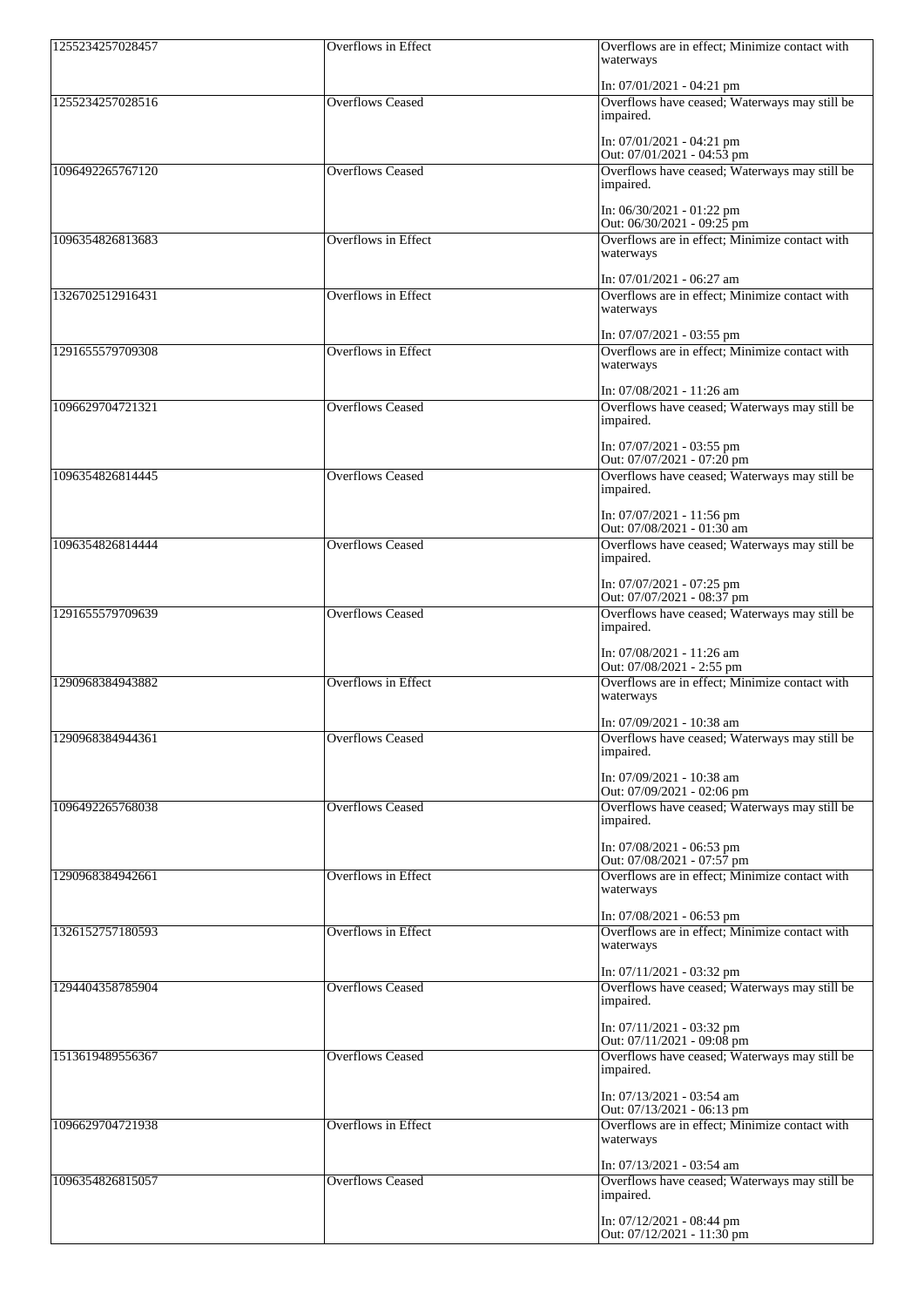| 1549903373303947 | <b>Overflows in Effect</b>   | Overflows are in effect; Minimize contact with<br>waterways                                |
|------------------|------------------------------|--------------------------------------------------------------------------------------------|
|                  |                              | In: $07/17/2021 - 01:30$ pm                                                                |
| 1096492265768960 | <b>Overflows Ceased</b>      | Overflows have ceased; Waterways may still be<br>impaired.                                 |
|                  |                              | In: 07/16/2021 - 08:09 pm                                                                  |
| 1096354826815505 | <b>Overflows Ceased</b>      | Out: $07/16/2021 - 09:02$ pm<br>Overflows have ceased; Waterways may still be<br>impaired. |
|                  |                              | In: $07/16/2021 - 04:03$ pm<br>Out: 07/16/2021 - 07:03 pm                                  |
| 1549765934365473 | <b>Overflows Ceased</b>      | Overflows have ceased; Waterways may still be<br>impaired.                                 |
|                  |                              | In: $07/17/2021 - 01:30$ pm<br>Out: $07/17/2021 - 10:51$ pm                                |
| 1550040812242703 | <b>Overflows in Effect</b>   | Overflows are in effect; Minimize contact with<br>waterways                                |
| 1096629704722707 | <b>Dry Weather Operation</b> | In: $07/16/2021 - 04:03$ pm<br>System is in dry weather operation; No advisories           |
|                  |                              | are in effect                                                                              |
|                  |                              | In: 07/17/2021 - 01:30 pm<br>Out: 07/17/2021 - 10:51 pm                                    |
| 1096492265769334 | <b>Overflows Ceased</b>      | Dry: 07/19/2021 - 10:51 pm<br>Overflows have ceased; Waterways may still be<br>impaired.   |
|                  |                              | In: 07/20/2021 - 10:22 pm<br>Out: $07/20/2021 - 11:10$ pm                                  |
| 1096629704722995 | Dry Weather Operation        | System is in dry weather operation; No advisories<br>are in effect                         |
|                  |                              | In: 07/20/2021 - 10:22 pm<br>Out: 07/20/2021 - 11:10 pm<br>Dry: 07/22/2021 - 11:10 pm      |
| 1550040812516700 | <b>Overflows in Effect</b>   | Overflows are in effect; Minimize contact with<br>waterways                                |
| 1609277001172619 | <b>Overflows Ceased</b>      | In: 07/29/2021 - 12:30 pm<br>Overflows have ceased; Waterways may still be<br>impaired.    |
|                  |                              | In: $07/29/2021 - 12:30$ pm<br>Out: $07/29/2021 - 02:11$ pm                                |
| 1096629704723887 | Dry Weather Operation        | System is in dry weather operation; No advisories<br>are in effect                         |
|                  |                              | In: 07/29/2021 - 12:30 pm<br>Out: $07/29/2021 - 02:11$ pm                                  |
|                  |                              | Dry: 07/31/2021 - 02:11 pm                                                                 |
| 1096492265770537 | <b>Overflows Ceased</b>      | Overflows have ceased; Waterways may still be<br>impaired.                                 |
|                  |                              | In: $08/01/2021 - 06:24$ pm<br>Out: $08/01/2021 - 07:10$ pm                                |
| 1625357358774220 | <b>Overflows in Effect</b>   | Overflows are in effect; Minimize contact with<br>waterways                                |
|                  |                              | In: 08/01/2021 - 4:00 pm                                                                   |
| 1627418943032866 | <b>Overflows Ceased</b>      | Overflows have ceased; Waterways may still be<br>impaired.                                 |
|                  |                              | In: $08/01/2021 - 04:00$ pm<br>Out: $08/01/2021 - 04:45$ pm                                |
| 1628930771526837 | Dry Weather Operation        | System is in dry weather operation; No advisories<br>are in effect                         |
|                  |                              | In: 08/01/2021 - 06:24 pm<br>Out: $08/01/2021 - 07:10$ pm<br>Dry: 08/03/2021 - 07:10 pm    |
| 1636489914070936 | <b>Overflows in Effect</b>   | Overflows are in effect; Minimize contact with<br>waterways                                |
|                  |                              | In: $08/10/2021 - 02:05$ pm                                                                |
| 1650783565126286 | <b>Overflows Ceased</b>      | Overflows have ceased; Waterways may still be<br>impaired.                                 |
|                  |                              | In: $08/10/2021 - 02:05$ pm<br>Out: 08/10/2021 - 05:26 pm                                  |
| 1656006245351659 | Overflows in Effect          | Overflows are in effect; Minimize contact with<br>waterways                                |
|                  |                              | $In: 08/11/2021 - 01:43$ pm                                                                |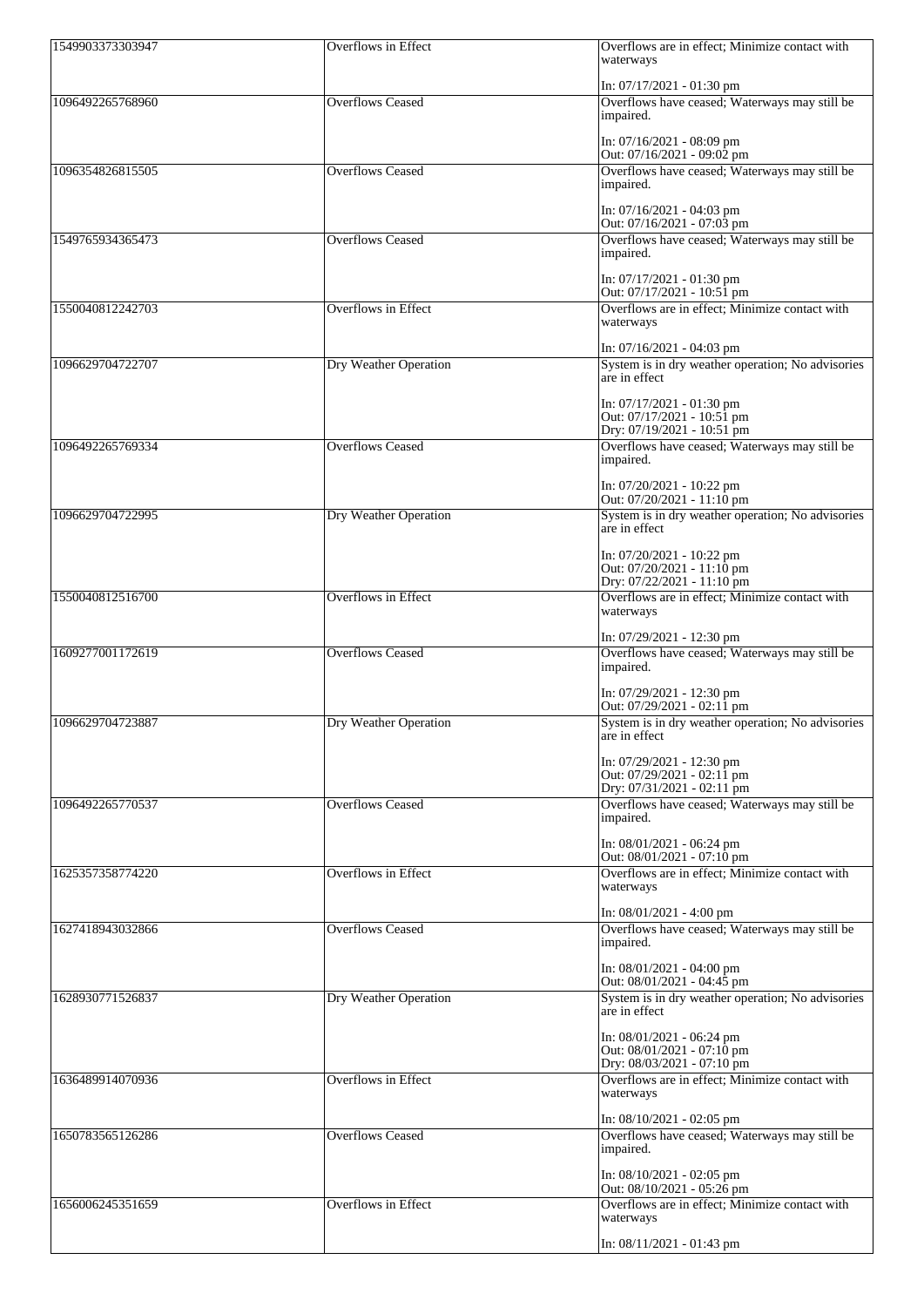| 1656968318026363 | <b>Overflows Ceased</b>      | Overflows have ceased; Waterways may still be<br>impaired.                            |
|------------------|------------------------------|---------------------------------------------------------------------------------------|
|                  |                              | In: $08/11/2021 - 01:43$ pm<br>Out: 08/11/2021 - 03:56 pm                             |
| 1655593928533725 | <b>Overflows</b> in Effect   | Overflows are in effect; Minimize contact with<br>waterways                           |
|                  |                              | In: $08/12/2021 - 07:08$ pm                                                           |
| 1663290509887426 | <b>Overflows Ceased</b>      | Overflows have ceased; Waterways may still be<br>impaired.                            |
|                  |                              | In: $08/12/2021 - 07:08$ pm<br>Out: 08/13/2021 - 01:41 pm                             |
| 1655456489599462 | <b>Overflows Ceased</b>      | Overflows have ceased; Waterways may still be<br>impaired.                            |
|                  |                              | In: $08/13/2021 - 07:37$ pm<br>Out: 08/14/2021 - 01:49 am                             |
| 1665352094193795 | <b>Overflows Ceased</b>      | Overflows have ceased; Waterways may still be<br>impaired.                            |
|                  |                              | In: $08/16/2021 - 02:19$ pm<br>Out: $08/16/2021 - 03:25$ pm                           |
| 1665352094193671 | <b>Overflows in Effect</b>   | Overflows are in effect; Minimize contact with<br>waterways                           |
|                  |                              | In: $08/16/2021 - 02:19$ pm                                                           |
| 1623845530240509 | <b>Overflows in Effect</b>   | Overflows are in effect; Minimize contact with<br>waterways                           |
|                  |                              | In: 08/18/2021 - 05:11 am                                                             |
| 1678271355815009 | <b>Overflows in Effect</b>   | Overflows are in effect; Minimize contact with<br>waterways                           |
|                  |                              | In: 08/20/2021 - 10:36 am                                                             |
| 1623845530240762 | <b>Overflows Ceased</b>      | Overflows have ceased; Waterways may still be<br>impaired.                            |
|                  |                              | In: $08/19/2021 - 07:12$ pm<br>Out: $08/20/2021 - 12:52$ am                           |
| 1655319050775738 | <b>Overflows Ceased</b>      | Overflows have ceased; Waterways may still be<br>impaired.                            |
|                  |                              | In: 08/20/2021 - 10:36 am<br>Out: 08/20/2021 - 10:49 am                               |
| 1675385137795809 | <b>Dry Weather Operation</b> | System is in dry weather operation; No advisories<br>are in effect                    |
|                  |                              | In: 08/20/2021 - 10:36 am<br>Out: 08/20/2021 - 10:49 am<br>Dry: 08/22/2021 - 01:16 pm |
| 1678271355823710 | <b>Overflows in Effect</b>   | Overflows are in effect; Minimize contact with<br>waterways                           |
|                  |                              | In: 08/25/2021 - 5:39 PM                                                              |
| 1686792570936415 | <b>Overflows Ceased</b>      | Overflows have ceased; Waterways may still be<br>impaired.                            |
|                  |                              | In: 8-25-2021 - 6:37 PM<br>Out: 8-25-2021 - 11:27 P.M.                                |
| 1686655132033523 | <b>Overflows Ceased</b>      | Overflows have ceased; Waterways may still be<br>impaired.                            |
|                  |                              | In: $08-28-21 - 1:40$ pm<br>Out: 08-28-21 - 7:23 pm                                   |
| 1688441838424531 | Overflows in Effect          | Overflows are in effect; Minimize contact with                                        |
|                  |                              | waterways                                                                             |

| $\text{In: } 08 - 28 - 2$<br>!:40 pm<br>-41<br>_<br>and the contract of the contract of the contract of the contract of the contract of the contract of the contract of the contract of the contract of the contract of the contract of the contract of the contract of the contra |  |
|------------------------------------------------------------------------------------------------------------------------------------------------------------------------------------------------------------------------------------------------------------------------------------|--|
|------------------------------------------------------------------------------------------------------------------------------------------------------------------------------------------------------------------------------------------------------------------------------------|--|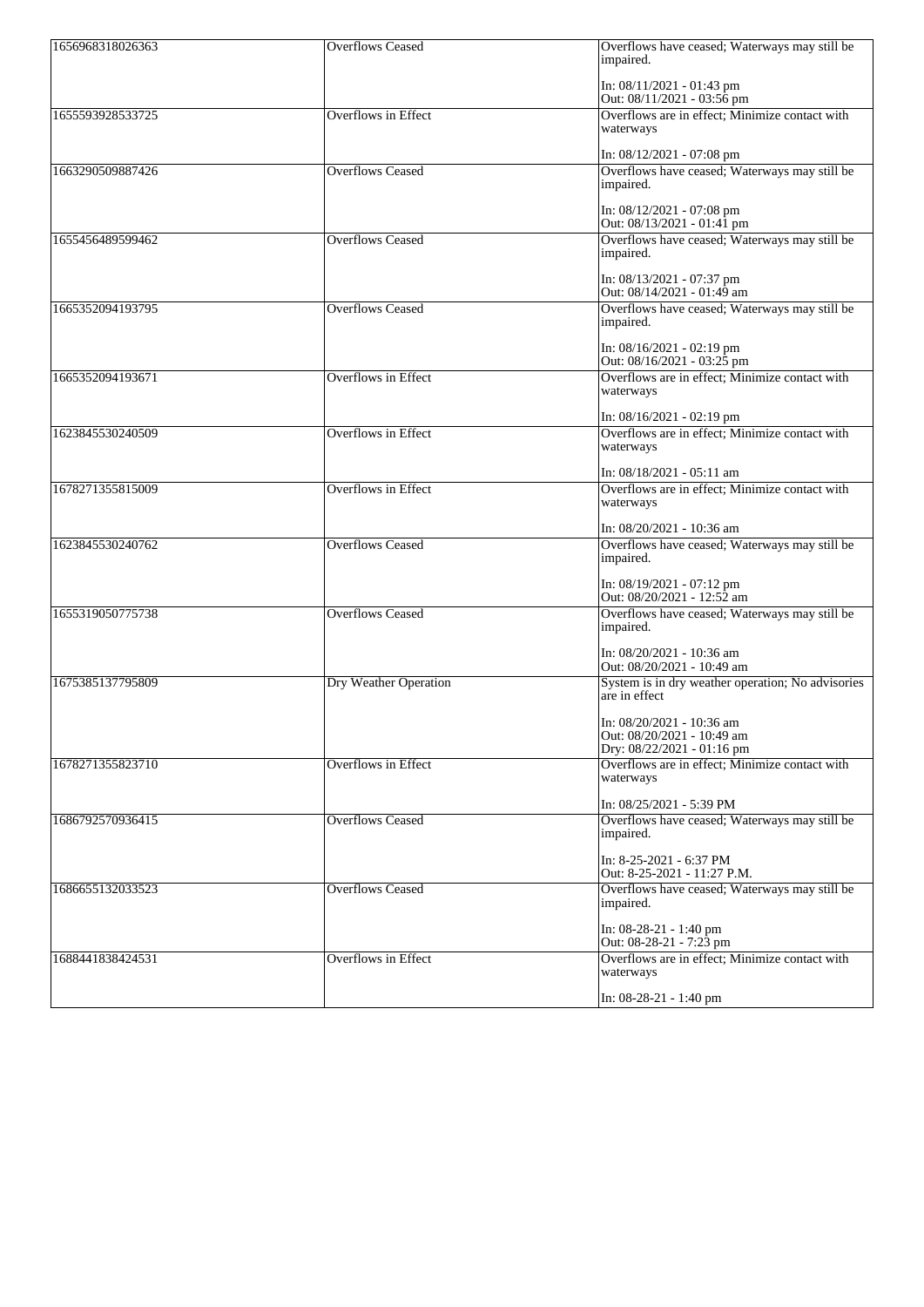| <b>Notification ID</b> | Incident Template          | Message Body                                                                              |
|------------------------|----------------------------|-------------------------------------------------------------------------------------------|
| 1686517693217381       | Overflows in Effect        | Overflows are in effect; Minimize contact with<br>waterways                               |
|                        |                            | In: 09/04/2021 - 09:05 am                                                                 |
| 1705071951815150       | <b>Overflows Ceased</b>    | Overflows have ceased; Waterways may still be<br>impaired.                                |
|                        |                            | In: 09/04/2021 - 09:05 am<br>Out: 09/04/2021 - 04:41 pm                                   |
| 1700399027421675       | <b>Overflows Ceased</b>    | Overflows have ceased; Waterways may still be<br>impaired.                                |
|                        |                            | In: 09/02/2021 - 01:21 am                                                                 |
| 1700399027436582       | <b>Overflows in Effect</b> | Out: 09/04/2021 - 01:43 am<br>Overflows are in effect; Minimize contact with<br>waterways |
|                        |                            |                                                                                           |
| 1686517693294885       | <b>Overflows in Effect</b> | In: 09/05/2021 - 03:10 am<br>Overflows are in effect; Minimize contact with<br>waterways  |
|                        |                            |                                                                                           |
|                        |                            | In: 09/08/2021 - 11:57 am                                                                 |
| 1705209390846756       | <b>Overflows Ceased</b>    | Overflows have ceased; Waterways may still be<br>impaired.                                |
|                        |                            | In: 09/08/2021 - 11:57 am<br>Out: 09/08/2021 - 03:59 pm                                   |
| 1686517693240957       | <b>Overflows Ceased</b>    | Overflows have ceased; Waterways may still be                                             |
|                        |                            | impaired.                                                                                 |
|                        |                            | In: 09/05/2021 - 04:40 pm<br>Out: 09/05/2021 - 06:42 pm                                   |
| 1686655132194731       | <b>Overflows in Effect</b> | Overflows are in effect; Minimize contact with<br>waterways                               |
|                        |                            | In: 09/05/2021 - 04:40 pm                                                                 |
| 1700399027442025       | <b>Overflows Ceased</b>    | Overflows have ceased; Waterways may still be                                             |
|                        |                            | impaired.                                                                                 |
|                        |                            | In: 09/05/2021 - 03:10 am<br>Out: 09/05/2021 - 02:19 pm                                   |
| 1688579277349259       | Overflows in Effect        | Overflows are in effect; Minimize contact with<br>waterways                               |
|                        |                            | $In: 09/09/2021 - 01:17$ pm                                                               |
| 1688579277349372       | <b>Overflows Ceased</b>    | Overflows have ceased; Waterways may still be                                             |
|                        |                            | impaired.<br>In: 09/09/2021 - 01:17 pm                                                    |
|                        |                            | Out: 09/09/2021 - 02:16 pm                                                                |
| 1735720838385596       | <b>Overflows Ceased</b>    | Overflows have ceased; Waterways may still be<br>impaired.                                |
|                        |                            | In: 09/15/2021 - 03:37 pm<br>Out: 09/15/2021 - 06:15 pm                                   |
| 1736133155242658       | <b>Overflows in Effect</b> | Overflows are in effect; Minimize contact with                                            |
|                        |                            | waterways                                                                                 |
|                        |                            | In: $09/15/2021 - 03:37$ pm                                                               |
| 1780938254060325       | Dry Weather Operation      | System is in dry weather operation; No advisories<br>are in effect                        |
|                        |                            | In: $09/15/2021 - 03:37$ pm<br>Out: $09/15/2021 - 06:15$ pm                               |
| 1778189474998327       | <b>Overflows in Effect</b> | Dry: 09/18/2021 - 08:00 am<br>Overflows are in effect; Minimize contact with              |
|                        |                            | waterways                                                                                 |
|                        |                            | In: 009/22/2021 - 05:09 pm                                                                |
| 1743554858714070       | <b>Overflows Ceased</b>    | Overflows have ceased; Waterways may still be<br>impaired.                                |
|                        |                            | In: $09/22/2021 - 05:09$ pm<br>Out: $09/23/2021 - 12:07$ am                               |
| 1874946498234961       | <b>Overflows Ceased</b>    | Overflows have ceased; Waterways may still be<br>impaired.                                |
|                        |                            | In: 10/08/2021 - 09:42 pm<br>Out: $10/09/2021 - 12:31$ am                                 |
| 1839899565098436       | Dry Weather Operation      | System is in dry weather operation; No advisories                                         |
|                        |                            | are in effect                                                                             |
|                        |                            | In: 10/08/2021 - 9:42 pm<br>Out: 10/09/2021 - 12:31 am                                    |
|                        |                            | Dry: 10/12/2021 - 12:31 am                                                                |